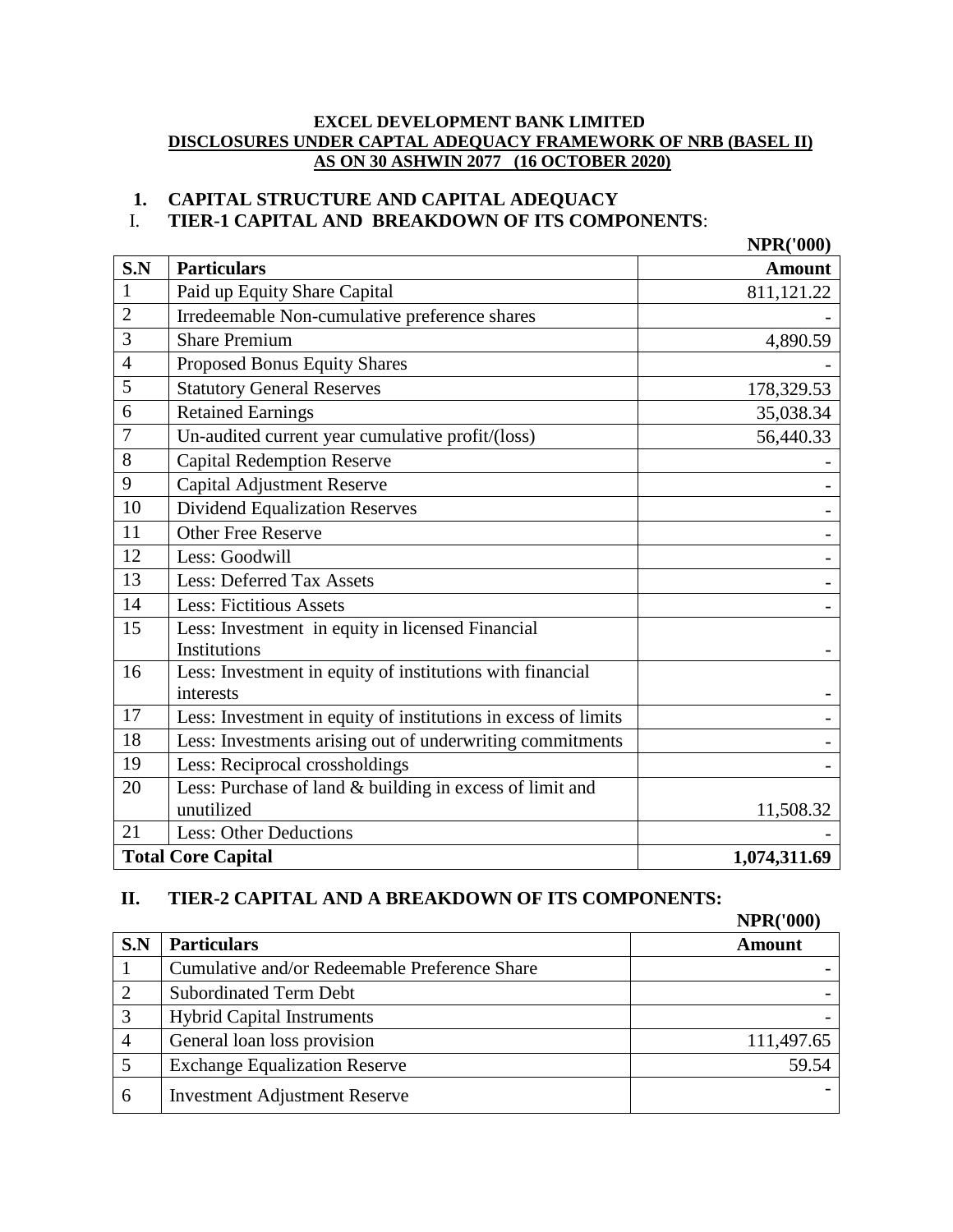| <b>Asset Revaluation Reserve</b>   |            |
|------------------------------------|------------|
| <b>Other Reserves</b>              |            |
| <b>Total Supplementary Capital</b> | 111,557.19 |

# **III. INFORMATION ABOUT SUBORDINATE TERM DEBT**

The Bank does not have any subordinated Term Debt

# **IV. DEDUCTION FROM CAPITAL**

|                                                               | <b>NPR('000)</b> |
|---------------------------------------------------------------|------------------|
| <b>Particulars</b>                                            | Amount           |
| <b>Deferred Tax Assets</b>                                    |                  |
| Purchase of land & building in excess of limit and unutilized | 11,508.32        |

# **V. TOTAL QUALIFYING CAPITAL**

|                                       | <b>NPR('000)</b> |
|---------------------------------------|------------------|
| <b>Particulars</b>                    | Amount           |
| Total Core Capital (Tier I)           | 1,074,311.69     |
| Total Supplementary Capital (Tier II) | 111,557.19       |
| Total Capital Fund(Tier I + Tier II)  | 1,185,868.88     |

# **VI. CAPITAL ADEQUACY RATIO**

| <b>Particulars</b>                                                           | <b>Percentage</b> |
|------------------------------------------------------------------------------|-------------------|
| Tier 1 Capital to Total Risk Weighted Exposures (After Bank's adjustments of | 11.36%            |
| Pillar II)                                                                   |                   |
| Tier 1 and Tier 2 Capital to Total Risk Weighted Exposures (After Bank's     | 12.54%            |
| adjustments of Pillar II)                                                    |                   |

## **VII. Summary of the bank's internal approach to assess the adequacy of capital to support current and future activities**

The bank considers the capital adequacy requirement pursuant to the provision set by NRB. The Tier 1 capital ratio of the bank as at Ashwin end 2077 is 11.36% and the total capital ratio is 12.54%. The bank in its strategic planning cautiously considers the capital adequacy and projects capital adequacy required for the organization's growth.

## **2. RISK EXPOSURE**

## **i. Risk Weighted Exposure for Credit Risk, Market Risk and Operational Risk**

|     |                                             | <b>NPR('000)</b> |
|-----|---------------------------------------------|------------------|
| S.N | <b>Particulars</b>                          | Amount           |
| a   | Risk Weighted Exposure for Credit Risk      | 8,481,248.23     |
| b   | Risk Weighted Exposure for Operational Risk | 608,416.02       |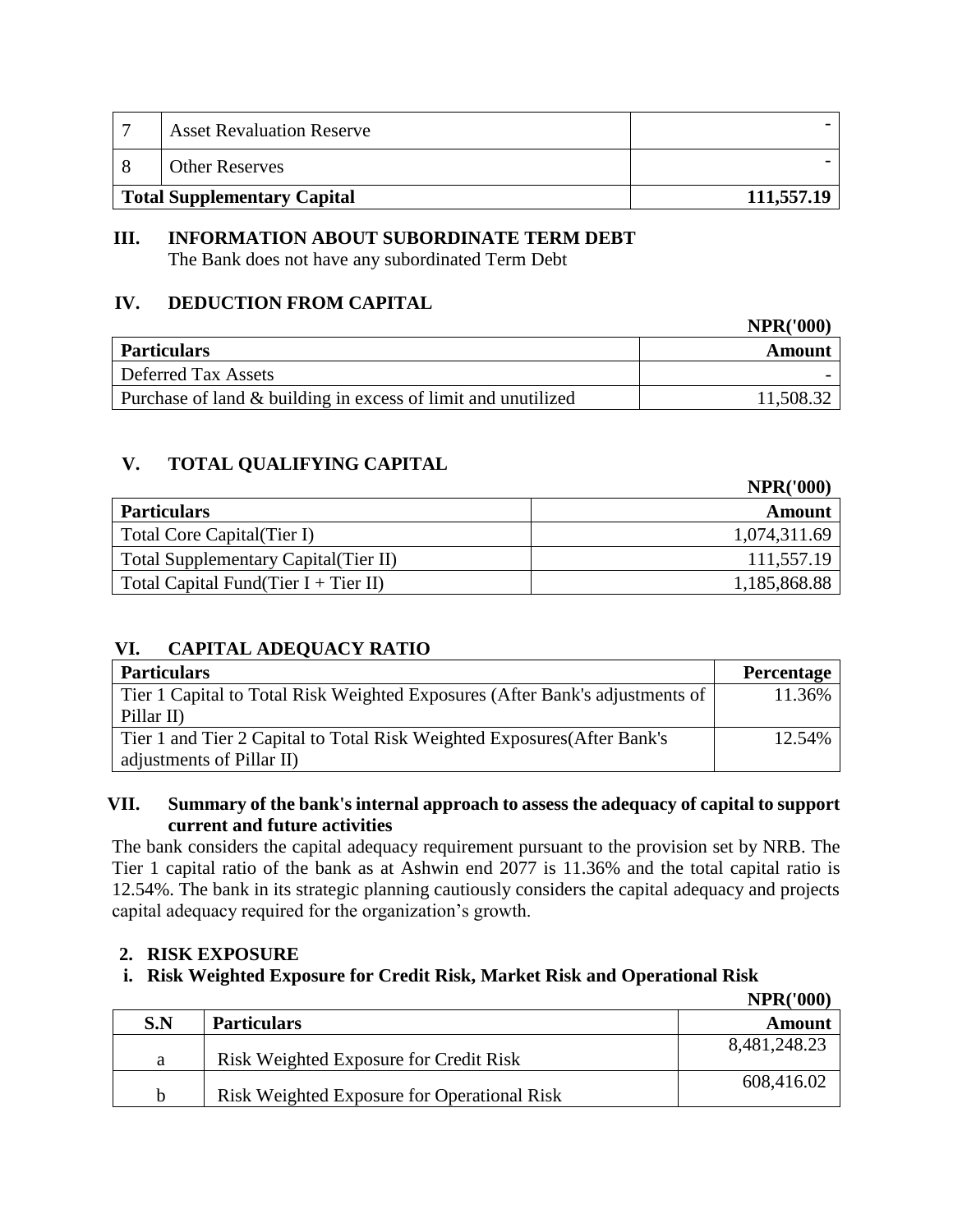|                 |                                                                           | 549.05       |  |  |
|-----------------|---------------------------------------------------------------------------|--------------|--|--|
| $\mathbf{c}$    | Risk Weighted Exposure for Market Risk                                    |              |  |  |
|                 | Total Risk Weighted Exposures (Before adjustments of Pillar II)           |              |  |  |
|                 |                                                                           |              |  |  |
|                 | <b>Adjustments under Pillar II</b>                                        |              |  |  |
| <b>SRP 6.4a</b> | ALM policies & practices are not satisfactory, add 1% of net              |              |  |  |
| (5)             | interest income to RWE                                                    |              |  |  |
| <b>SRP 6.4a</b> | Add% of the total deposit due to insufficient Liquid Assets               |              |  |  |
| <b>(6)</b>      |                                                                           |              |  |  |
| <b>SRP 6.4a</b> | Add RWE equivalent to reciprocal of capital charge of 2% of               | 96,327.10    |  |  |
| (7)             | gross income                                                              |              |  |  |
| <b>SRP 6.4a</b> | If overall risk management policies and procedures are not                | 181,804.27   |  |  |
| (9)             | satisfactory, Add 2% of RWE                                               |              |  |  |
| <b>SRP 6.4a</b> | If desired level of disclosure requirement has not been                   | 90,902.13    |  |  |
| (10)            | achieved, Add 1% of RWE                                                   |              |  |  |
|                 | <b>Total Risk Weighted Exposures (After Bank's adjustments of Pillar)</b> | 9,459,246.81 |  |  |
| $\mathbf{I}$    |                                                                           |              |  |  |

# **ii. Risk Weighted Exposure under each 11 Categories of Credit Risk**

| i. Kisk weighted Exposure under each 11 Categories of Credit Kisk | <b>NPR('000)</b> |
|-------------------------------------------------------------------|------------------|
| <b>Particulars</b>                                                | <b>Amount</b>    |
| <b>Claims on Government and Central Bank</b>                      |                  |
| Claims on other official entities                                 |                  |
| <b>Claims on Banks</b>                                            | 370,284.90       |
| Claims on Corporate and Securities Entities                       | 2,225,204.22     |
| Claims on Regulatory Retail Portfolio                             | 2,359,757.58     |
| Claims secured by residential properties                          | 694,723.15       |
| Claims secured by Commercial real estate                          | 323,547.14       |
| Past due claims                                                   | 197,913.94       |
| High Risk claims                                                  | 690,043.10       |
| <b>Other Assets</b>                                               | 1,378,199.94     |
| <b>Off Balance Sheet Exposures</b>                                | 241,574.26       |
| <b>TOTAL</b>                                                      | 8,481,248.23     |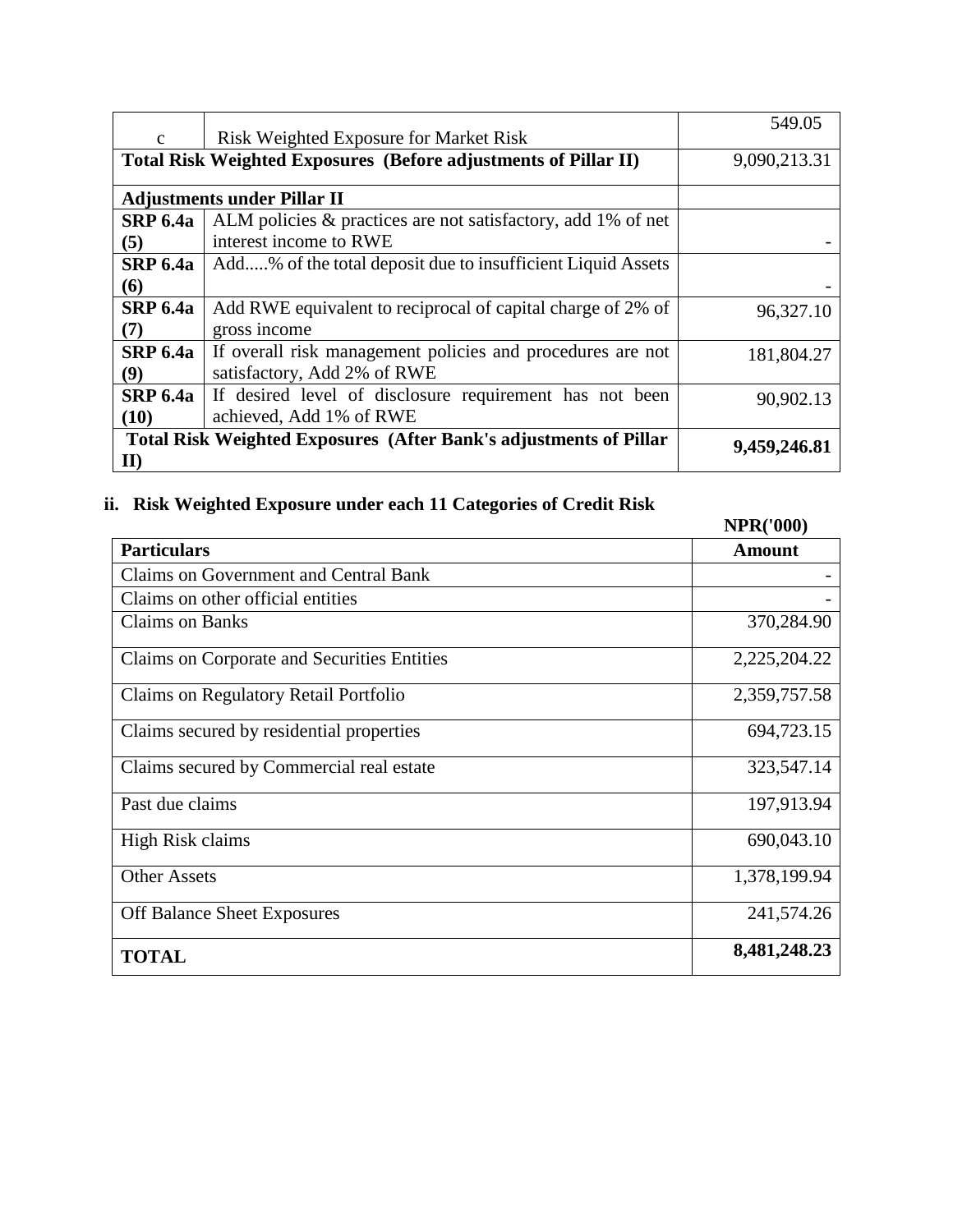| A. Balance<br><b>Sheet</b><br><b>Exposures</b>                                                    | <b>Book Value</b>        | <b>Specific</b><br><b>Provision</b> | Eligible<br><b>CRM</b> | <b>Net Value</b>         | <b>Risk</b><br>Weight | <b>Risk</b><br>Weighted<br><b>Exposures</b> |
|---------------------------------------------------------------------------------------------------|--------------------------|-------------------------------------|------------------------|--------------------------|-----------------------|---------------------------------------------|
|                                                                                                   | $\bf a$                  | $\mathbf b$                         | $\mathbf c$            | $d=a-b-c$                | e                     | $f=d*e$                                     |
| <b>Cash Balance</b>                                                                               | 519,148.52               |                                     |                        | 519,148.52               | $0\%$                 | $\overline{a}$                              |
| Balance With<br>Nepal<br>Rastra<br><b>Bank</b>                                                    | 321,588.12               |                                     |                        | 321,588.12               | $0\%$                 | $\blacksquare$                              |
| Gold                                                                                              | $\overline{\phantom{a}}$ |                                     |                        | $\overline{\phantom{a}}$ | 0%                    | $\overline{\phantom{a}}$                    |
| Investment in<br>Nepalese<br>Government<br>Securities                                             | 200,000.00               |                                     |                        | 200,000.00               | $0\%$                 |                                             |
| All Claims on<br>Government of<br>Nepal                                                           | $\overline{\phantom{a}}$ |                                     |                        | $\overline{\phantom{a}}$ | 0%                    | $\overline{\phantom{a}}$                    |
| Investment in<br>Nepal<br>Rastra<br><b>Bank</b> securities                                        |                          |                                     |                        |                          | 0%                    |                                             |
| All claims on<br>Nepal<br>Rastra<br>Bank                                                          | ÷.                       |                                     |                        | $\blacksquare$           | 0%                    | $\blacksquare$                              |
| $\overline{\text{Clains}}$<br>on<br>Foreign<br>Government<br>and<br>Central<br>Bank (ECA 0-<br>1) | ÷                        |                                     |                        | ÷.                       | 0%                    | $\overline{\phantom{a}}$                    |
| Claims<br>on<br>Foreign<br>Government<br>Central<br>and<br>Bank (ECA -2)                          |                          |                                     |                        |                          | 20%                   |                                             |
| Claims<br>on<br>Foreign<br>Government<br>Central<br>and<br>Bank (ECA-3)                           | $\overline{a}$           |                                     | $\overline{a}$         | $\blacksquare$           | 50%                   | $\overline{\phantom{a}}$                    |
| Claims<br>on<br>Foreign<br>Government<br>and<br>Central<br>Bank (ECA-4-<br>6)                     |                          |                                     |                        |                          | 100%                  |                                             |
| Claims<br>on<br>Foreign<br>Government<br>and<br>Central<br>Bank (ECA -7)                          |                          |                                     |                        |                          | 150%                  |                                             |

**iii. Total Risk Weighted Exposure Calculation Table:**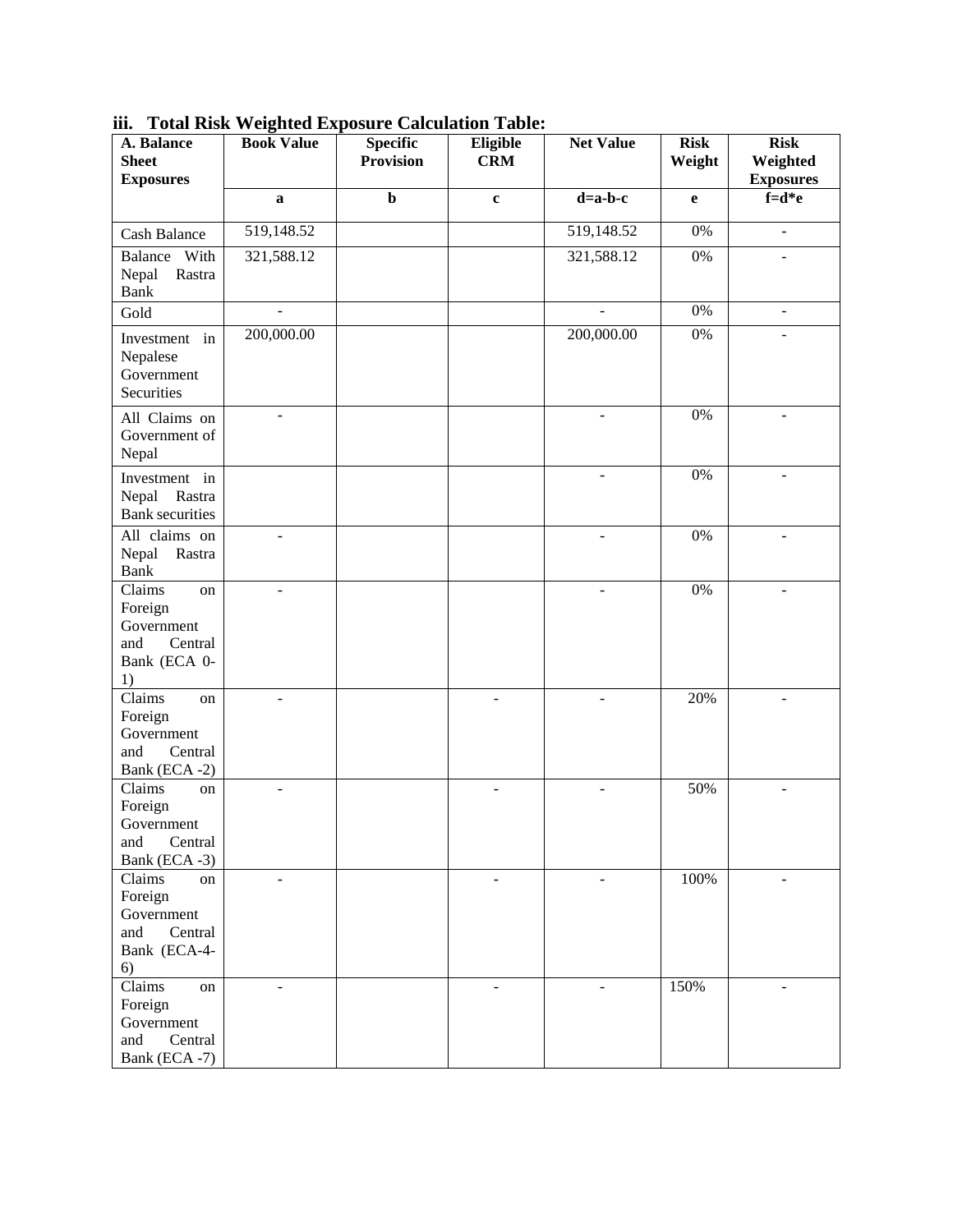| A. Balance                         | <b>Book Value</b>        | <b>Specific</b>  | Eligible                 | <b>Net Value</b>         | <b>Risk</b>  | <b>Risk</b>                  |
|------------------------------------|--------------------------|------------------|--------------------------|--------------------------|--------------|------------------------------|
| <b>Sheet</b><br><b>Exposures</b>   |                          | <b>Provision</b> | <b>CRM</b>               |                          | Weight       | Weighted<br><b>Exposures</b> |
|                                    | $\mathbf{a}$             | $\mathbf b$      | $\mathbf{c}$             | $d=a-b-c$                | $\mathbf{e}$ | $f=d*e$                      |
| Claims<br>On                       | ÷,                       |                  |                          |                          | 0%           | $\overline{\phantom{a}}$     |
| BIS,<br>IMF,                       |                          |                  |                          |                          |              |                              |
| ECB, EC and<br>MDB's               |                          |                  |                          |                          |              |                              |
| recognized by                      |                          |                  |                          |                          |              |                              |
| the framework                      |                          |                  |                          |                          |              |                              |
| Claims<br>on                       | $\overline{\phantom{0}}$ |                  |                          | $\overline{a}$           | 100%         | ÷                            |
| Other<br>Multilateral              |                          |                  |                          |                          |              |                              |
| Development                        |                          |                  |                          |                          |              |                              |
| <b>Banks</b>                       |                          |                  |                          |                          |              |                              |
| Claims<br>on                       | ÷,                       |                  |                          |                          | 100%         |                              |
| Domestic<br>Public Sector          |                          |                  |                          |                          |              |                              |
| Entities                           |                          |                  |                          |                          |              |                              |
| Claims<br>on                       | $\overline{\phantom{a}}$ |                  | $\blacksquare$           | $\blacksquare$           | 20%          | ÷                            |
| Public Sector                      |                          |                  |                          |                          |              |                              |
| Entity (ECA 0-<br>1)               |                          |                  |                          |                          |              |                              |
| Claims<br>on                       | $\blacksquare$           |                  | $\overline{\phantom{a}}$ | $\overline{\phantom{a}}$ | 50%          |                              |
| Public Sector                      |                          |                  |                          |                          |              |                              |
| Entity (ECA 2)                     |                          |                  |                          |                          |              |                              |
| Claims<br>on                       | $\overline{a}$           |                  | $\overline{a}$           | $\overline{a}$           | 100%         |                              |
| Public<br>Sector<br>Entity (ECA 3- |                          |                  |                          |                          |              |                              |
| 6)                                 |                          |                  |                          |                          |              |                              |
| Claims<br>on                       | $\overline{\phantom{a}}$ |                  | $\blacksquare$           | $\blacksquare$           | 150%         | ÷                            |
| Public<br>Sector                   |                          |                  |                          |                          |              |                              |
| Entity (ECA 7)                     |                          |                  |                          |                          |              |                              |
| Claims<br>on<br>domestic           | 1,851,424.52             |                  | $\blacksquare$           | 1,851,424.52             | 20%          | 370,284.90                   |
| that<br>banks                      |                          |                  |                          |                          |              |                              |
| capital<br>meet                    |                          |                  |                          |                          |              |                              |
| adequacy                           |                          |                  |                          |                          |              |                              |
| requirements<br>Claims<br>on       | 20,636.14                | 20,636.14        | $\overline{\phantom{a}}$ | $\blacksquare$           | 100%         | $\overline{\phantom{a}}$     |
| domestic                           |                          |                  |                          |                          |              |                              |
| banks that do                      |                          |                  |                          |                          |              |                              |
| not<br>meet                        |                          |                  |                          |                          |              |                              |
| capital<br>adequacy                |                          |                  |                          |                          |              |                              |
| requirements                       |                          |                  |                          |                          |              |                              |
| Claims<br>on                       | -                        |                  | $\overline{\phantom{m}}$ | L,                       | 20%          | $\overline{\phantom{0}}$     |
| foreign<br>bank                    |                          |                  |                          |                          |              |                              |
| (ECA Rating<br>$0-1)$              |                          |                  |                          |                          |              |                              |
| Claims<br>on                       | $\overline{a}$           |                  | $\overline{a}$           |                          | 50%          |                              |
| bank<br>foreign                    |                          |                  |                          |                          |              |                              |
| (ECA<br>Rating                     |                          |                  |                          |                          |              |                              |
| 2)                                 |                          |                  |                          |                          |              |                              |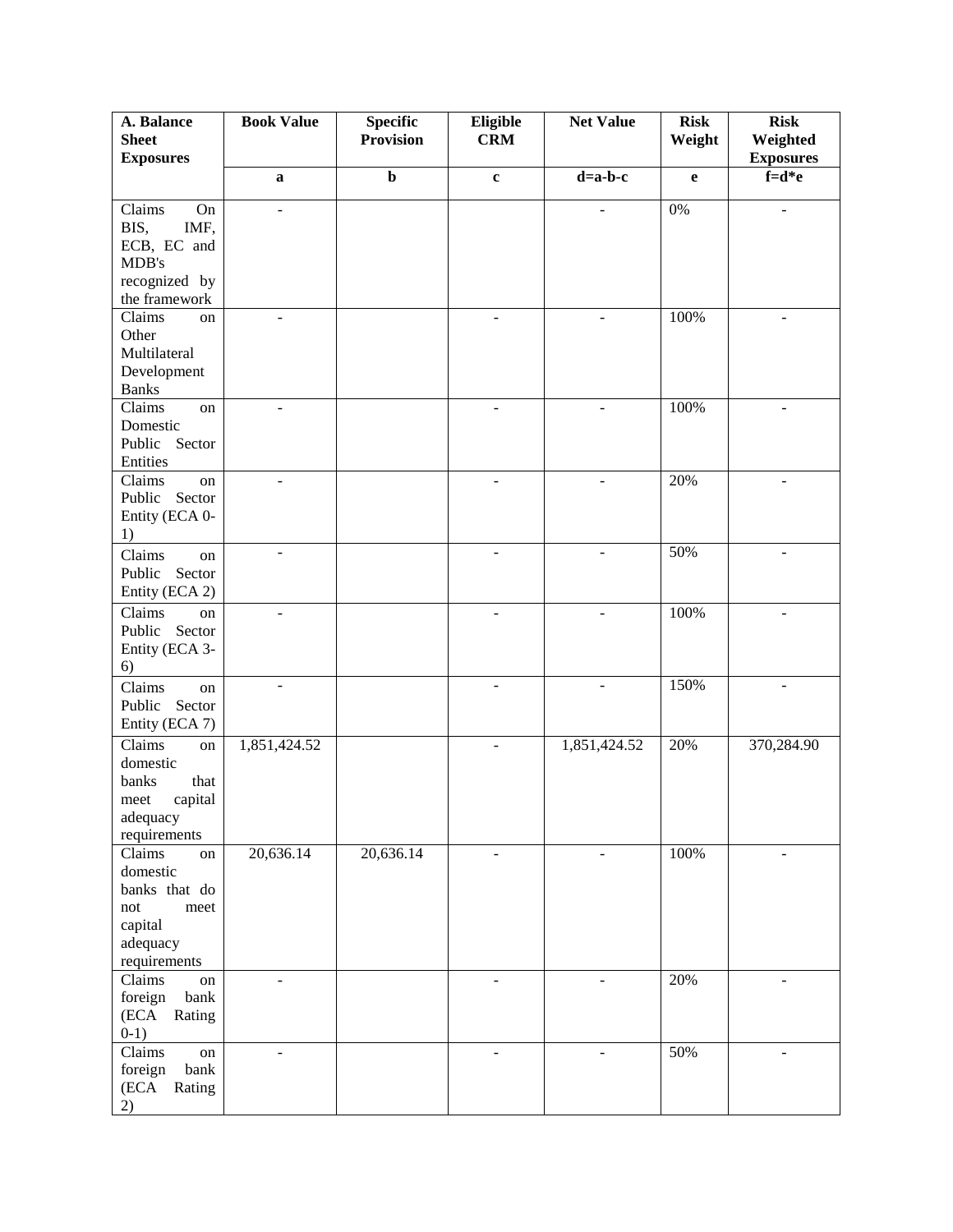| A. Balance<br><b>Sheet</b> | <b>Book Value</b>            | <b>Specific</b><br><b>Provision</b> | Eligible<br><b>CRM</b>   | <b>Net Value</b> | <b>Risk</b><br>Weight | <b>Risk</b><br>Weighted |
|----------------------------|------------------------------|-------------------------------------|--------------------------|------------------|-----------------------|-------------------------|
| <b>Exposures</b>           |                              |                                     |                          |                  |                       | <b>Exposures</b>        |
|                            | $\bf a$                      | $\mathbf b$                         | $\mathbf c$              | $d=a-b-c$        | $\mathbf e$           | $f=d*e$                 |
| Claims<br>on               | L.                           |                                     | ÷,                       |                  | 100%                  |                         |
| bank<br>foreign            |                              |                                     |                          |                  |                       |                         |
| (ECA<br>Rating             |                              |                                     |                          |                  |                       |                         |
| $3-6)$                     |                              |                                     |                          |                  |                       |                         |
| Claims<br>on               | $\overline{\phantom{a}}$     |                                     | $\overline{\phantom{a}}$ |                  | 150%                  |                         |
| bank<br>foreign            |                              |                                     |                          |                  |                       |                         |
| (ECA<br>Rating             |                              |                                     |                          |                  |                       |                         |
| 7)                         |                              |                                     |                          |                  |                       |                         |
| Claims<br>on               | ÷                            |                                     | $\overline{\phantom{a}}$ |                  | 20%                   |                         |
| foreign<br>bank            |                              |                                     |                          |                  |                       |                         |
| incorporated in            |                              |                                     |                          |                  |                       |                         |
| <b>SAARC</b> region        |                              |                                     |                          |                  |                       |                         |
| operating with             |                              |                                     |                          |                  |                       |                         |
| a buffer of 1%             |                              |                                     |                          |                  |                       |                         |
| their<br>above             |                              |                                     |                          |                  |                       |                         |
| respective                 |                              |                                     |                          |                  |                       |                         |
| regulatory                 |                              |                                     |                          |                  |                       |                         |
| capital                    |                              |                                     |                          |                  |                       |                         |
| requirement                |                              |                                     |                          |                  |                       |                         |
| Claims<br>$\,$ on $\,$     | 2,225,204.22                 |                                     | $\blacksquare$           | 2,225,204.22     | 100%                  | 2,225,204.22            |
| Domestic                   |                              |                                     |                          |                  |                       |                         |
| Corporates                 |                              |                                     |                          |                  |                       |                         |
| Claims<br>on               | $\overline{a}$               |                                     |                          |                  | 20%                   |                         |
| Foreign                    |                              |                                     |                          |                  |                       |                         |
| Corporates                 |                              |                                     |                          |                  |                       |                         |
| $(ECA 0-1)$                |                              |                                     |                          |                  |                       |                         |
| Claims<br>on               | $\qquad \qquad \blacksquare$ |                                     | $\blacksquare$           |                  | 50%                   |                         |
| Foreign                    |                              |                                     |                          |                  |                       |                         |
| Corporates                 |                              |                                     |                          |                  |                       |                         |
| (ECA 2)                    |                              |                                     |                          |                  |                       |                         |
| Claims<br>on               | $\overline{\phantom{0}}$     |                                     | $\overline{\phantom{0}}$ |                  | 100%                  |                         |
| Foreign                    |                              |                                     |                          |                  |                       |                         |
| Corporates                 |                              |                                     |                          |                  |                       |                         |
| $(ECA 3-6)$<br>Claims      |                              |                                     |                          |                  | 150%                  |                         |
| on<br>Foreign              |                              |                                     |                          |                  |                       |                         |
| Corporates                 |                              |                                     |                          |                  |                       |                         |
| (ECA 7)                    |                              |                                     |                          |                  |                       |                         |
| Regulatory                 | 3,165,672.49                 |                                     | 19,329.05                | 3,146,343.44     | 75%                   | 2,359,757.58            |
| Retail                     |                              |                                     |                          |                  |                       |                         |
| Portfolio (Not             |                              |                                     |                          |                  |                       |                         |
| Overdue)                   |                              |                                     |                          |                  |                       |                         |
| Claims                     | ÷,                           |                                     | $\overline{a}$           | ٠                | 100%                  |                         |
| fulfilling<br>all          |                              |                                     |                          |                  |                       |                         |
| criterion<br>of            |                              |                                     |                          |                  |                       |                         |
| regularity                 |                              |                                     |                          |                  |                       |                         |
| retail<br>except           |                              |                                     |                          |                  |                       |                         |
| granularity                |                              |                                     |                          |                  |                       |                         |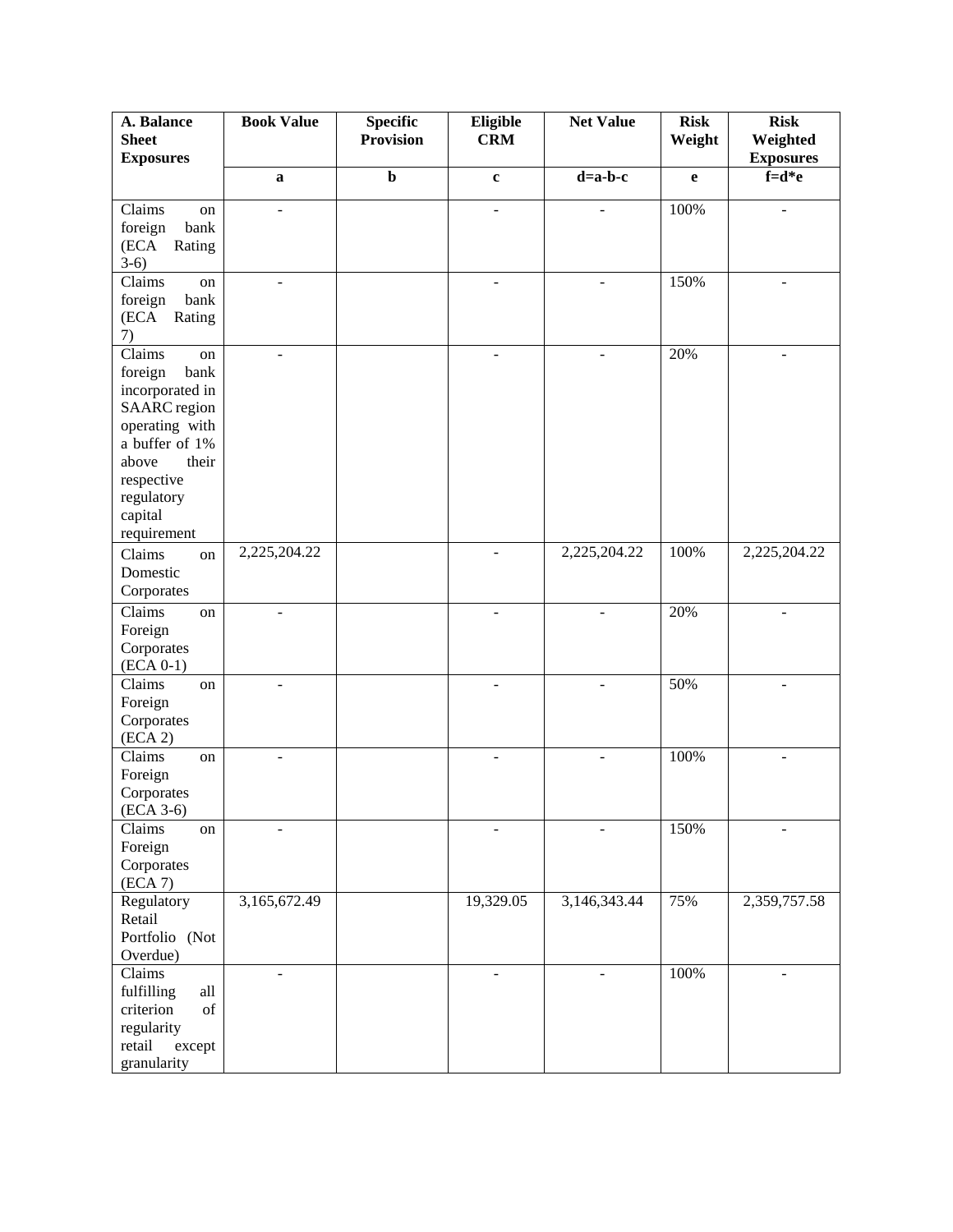| A. Balance<br><b>Sheet</b><br><b>Exposures</b>                                                                               | <b>Book Value</b> | <b>Specific</b><br><b>Provision</b> | Eligible<br><b>CRM</b>   | <b>Net Value</b> | <b>Risk</b><br>Weight | <b>Risk</b><br>Weighted<br><b>Exposures</b> |
|------------------------------------------------------------------------------------------------------------------------------|-------------------|-------------------------------------|--------------------------|------------------|-----------------------|---------------------------------------------|
|                                                                                                                              | $\mathbf a$       | $\mathbf b$                         | $\mathbf c$              | $d=a-b-c$        | e                     | $f=d*e$                                     |
| Claims secured<br>by residential<br>properties                                                                               | 1,096,466.99      |                                     | $\overline{a}$           | 1,096,466.99     | 60%                   | 657,880.20                                  |
| Claims<br>not<br>fully<br>secured<br>by residential<br>properties                                                            | ÷                 |                                     | $\blacksquare$           |                  | 150%                  |                                             |
| Claims secured<br>by residential<br>properties<br>(Overdue)                                                                  | 73,104.33         | 36,261.38                           | $\blacksquare$           | 36,842.95        | 100%                  | 36,842.95                                   |
| Claims secured<br>by<br>Commercial<br>real estate                                                                            | 323,547.14        |                                     | $\overline{\phantom{a}}$ | 323,547.14       | 100%                  | 323,547.14                                  |
| Past<br>due<br>claims (except<br>claims<br>for<br>secured<br>by<br>residential<br>properties)                                | 346,364.60        | 214,421.97                          | $\blacksquare$           | 131,942.63       | 150%                  | 197,913.94                                  |
| Risk<br>High<br>claims                                                                                                       | 460,028.73        |                                     |                          | 460,028.73       | 150%                  | 690,043.10                                  |
| Lending<br>Against<br>Securities<br>(Bonds<br>$\&$<br>Shares)                                                                | 396,566.19        |                                     | $\overline{a}$           | 396,566.19       | 100%                  | 396,566.19                                  |
| Investments in<br>equity<br>and<br>capital<br>other<br>instruments of<br>institutions<br>listed in stock<br>exchange         | 164,814.54        |                                     | $\sim$                   | 164,814.54       | 100%                  | 164,814.54                                  |
| Investments in<br>equity<br>and<br>other<br>capital<br>instruments of<br>institutions not<br>listed in the<br>stock exchange | 180,100.00        |                                     | ÷,                       | 180,100.00       | 150%                  | 270,150.00                                  |
| Staff<br>loan<br>secured<br>by<br>residential<br>property                                                                    |                   |                                     |                          |                  | 50%                   |                                             |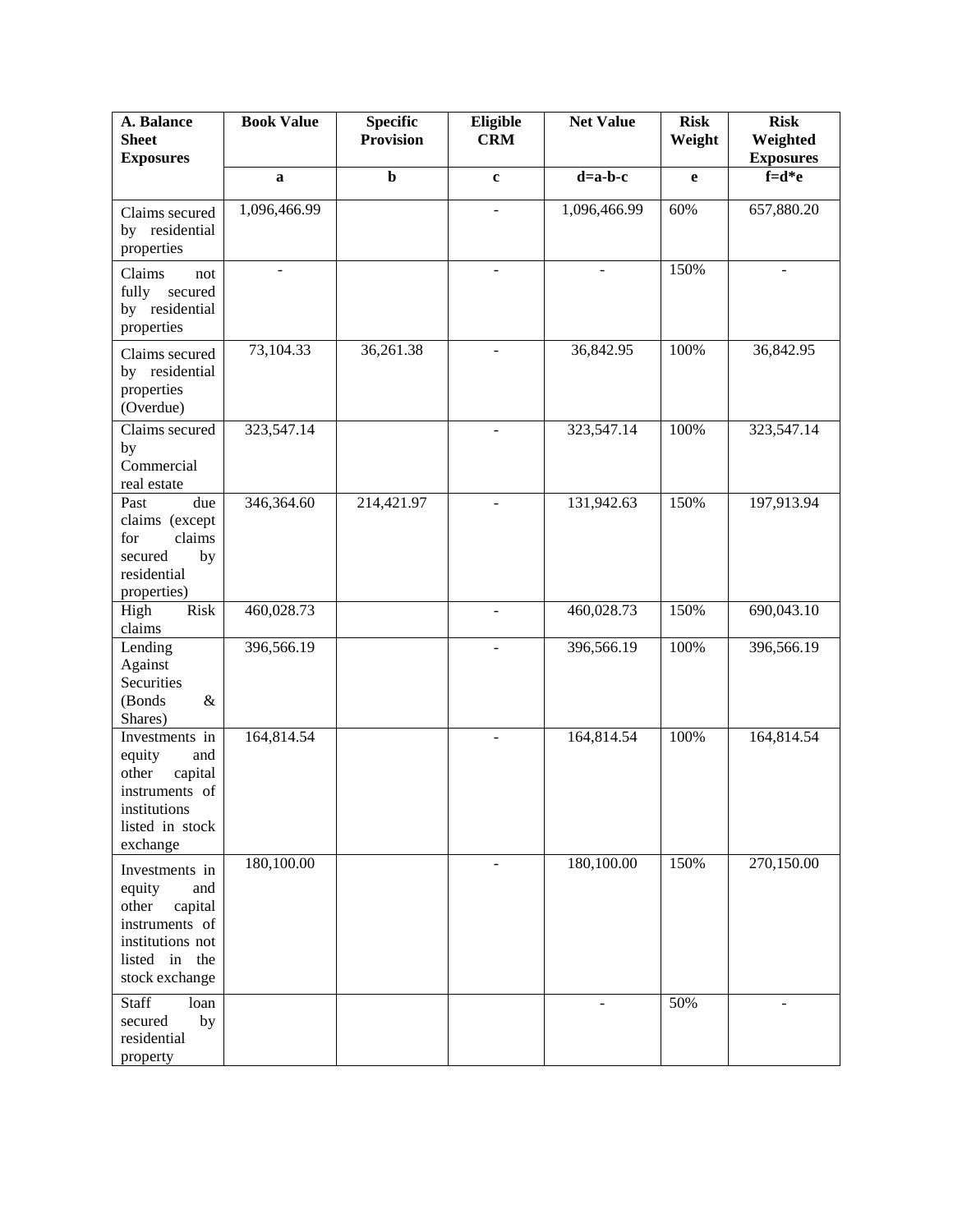| A. Balance<br><b>Sheet</b><br><b>Exposures</b>                                         | <b>Book Value</b> | <b>Specific</b><br><b>Provision</b> | Eligible<br><b>CRM</b> | <b>Net Value</b> | <b>Risk</b><br>Weight | <b>Risk</b><br>Weighted<br><b>Exposures</b> |
|----------------------------------------------------------------------------------------|-------------------|-------------------------------------|------------------------|------------------|-----------------------|---------------------------------------------|
|                                                                                        | a                 | $\mathbf b$                         | $\mathbf c$            | $d=a-b-c$        | e                     | $f=d*e$                                     |
| Interest<br>Receivable/cla<br>im<br>on<br>government<br>securities                     |                   |                                     |                        |                  | $0\%$                 |                                             |
| Cash in transit<br>and other cash<br>the<br>in<br>items<br>of<br>process<br>collection |                   |                                     |                        |                  | 20%                   |                                             |
| Other<br>Assets<br>(as<br>per<br>attachment)                                           | 552,005.12        | 5,335.90                            |                        | 546,669.22       | 100%                  | 546,669.22                                  |
| <b>TOTAL</b> (A)                                                                       | 11,896,671.65     | 276,655.39                          | 19,329.05              | 11,600,687.21    |                       | 8,239,673.98                                |

| <b>B. Off Balance</b>                                                                 | <b>Book Value</b> | <b>Specific</b><br><b>Provision</b> | Eligible<br><b>CRM</b>   | <b>Net Value</b> | <b>Risk</b><br>Weight | <b>Risk Weighted</b><br><b>Exposures</b> |
|---------------------------------------------------------------------------------------|-------------------|-------------------------------------|--------------------------|------------------|-----------------------|------------------------------------------|
| <b>Sheet Exposures</b>                                                                |                   |                                     |                          |                  |                       |                                          |
|                                                                                       |                   |                                     |                          |                  |                       |                                          |
| Revocable<br>Commitments                                                              |                   |                                     |                          |                  | 0%                    |                                          |
| <b>Bills Under</b><br>Collection                                                      |                   |                                     |                          | $\blacksquare$   | 0%                    | $\overline{\phantom{a}}$                 |
| Forward Exchange<br><b>Contract Liabilities</b>                                       |                   |                                     | $\overline{a}$           | $\overline{a}$   | 10%                   | $\overline{a}$                           |
| LC Commitments<br>With Original<br>Maturity Upto 6<br>months domestic<br>counterparty | 5,139.88          |                                     | $\overline{\phantom{a}}$ | 5,139.88         | 20%                   | 1,027.98                                 |
| Foreign<br>counterparty (ECA<br>Rating 0-1)                                           |                   |                                     |                          |                  | 20%                   |                                          |
| Foreign<br>counterparty (ECA<br>Rating 2)                                             |                   |                                     | $\overline{a}$           | ٠                | 50%                   | $\blacksquare$                           |
| Foreign<br>counterparty (ECA<br>Rating 3-6)                                           |                   |                                     | $\overline{\phantom{a}}$ | $\overline{a}$   | 100%                  | ÷.                                       |
| Foreign<br>counterparty (ECA<br>Rating 7)                                             |                   |                                     |                          |                  | 150%                  |                                          |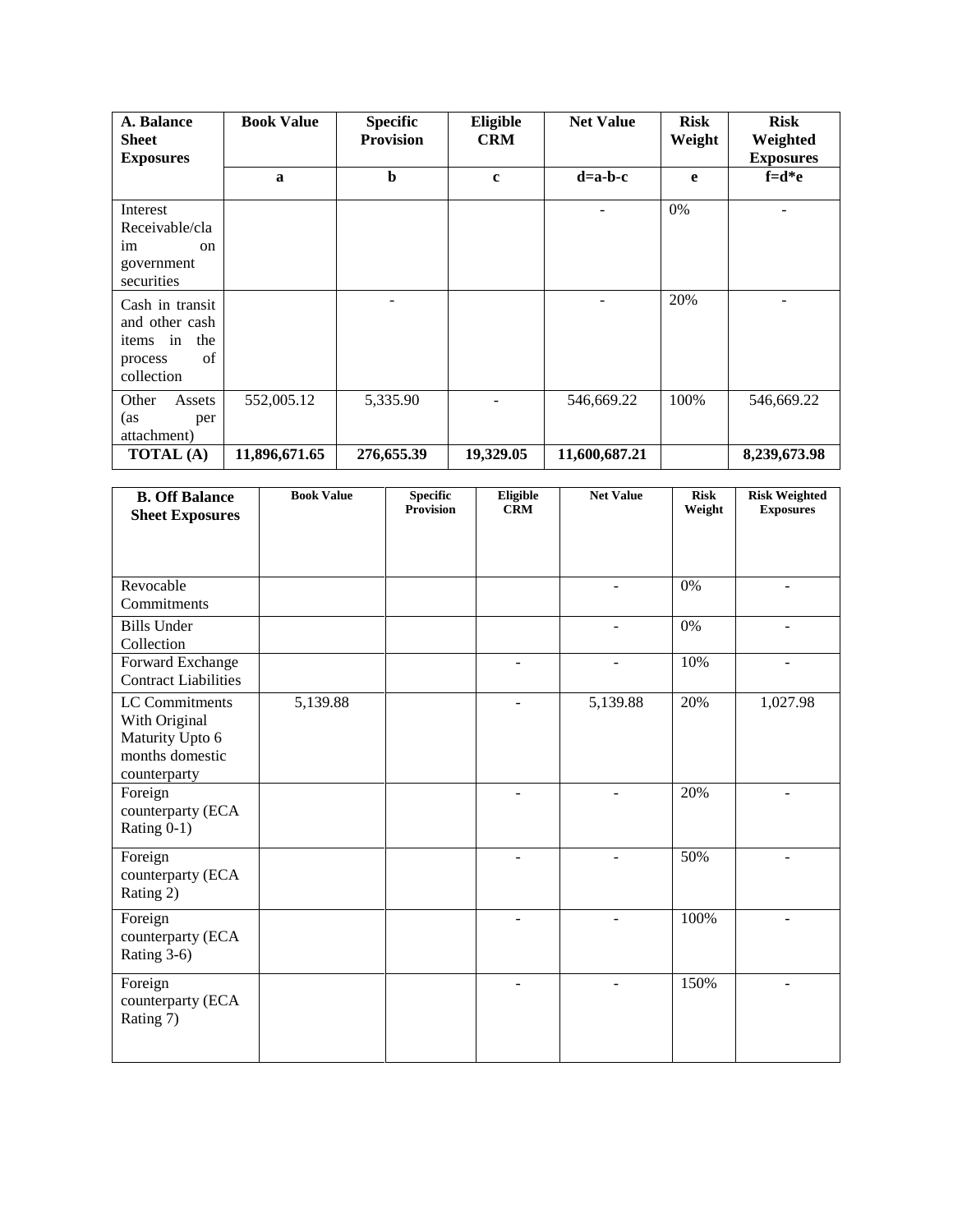| <b>B. Off Balance</b>                                                              | <b>Book Value</b> | <b>Specific</b><br><b>Provision</b> | Eligible<br><b>CRM</b>   | <b>Net Value</b> | <b>Risk</b><br>Weight | <b>Risk Weighted</b><br><b>Exposures</b> |
|------------------------------------------------------------------------------------|-------------------|-------------------------------------|--------------------------|------------------|-----------------------|------------------------------------------|
| <b>Sheet Exposures</b>                                                             |                   |                                     |                          |                  |                       |                                          |
|                                                                                    |                   |                                     |                          |                  |                       |                                          |
| LC Commitments<br>With Original                                                    |                   |                                     | $\omega$                 | $\blacksquare$   | 50%                   | $\blacksquare$                           |
| Maturity Over 6<br>months domestic                                                 |                   |                                     |                          |                  |                       |                                          |
| counterparty<br>Foreign                                                            |                   |                                     |                          |                  | 20%                   |                                          |
| counterparty (ECA<br>Rating 0-1)                                                   |                   |                                     |                          |                  |                       |                                          |
| Foreign<br>counterparty (ECA<br>Rating 2)                                          |                   |                                     |                          |                  | 50%                   |                                          |
| Foreign<br>counterparty (ECA<br>Rating 3-6)                                        |                   |                                     |                          |                  | 100%                  |                                          |
| Foreign<br>counterparty (ECA<br>Rating 7)                                          |                   |                                     |                          |                  | 150%                  |                                          |
| Bid Bond,<br>Performance Bond<br>and Counter<br>guarantee domestic<br>counterparty | 46,501.00         |                                     |                          | 46,501.00        | 50%                   | 23,250.50                                |
| Foreign<br>counterparty (ECA<br>Rating 0-1)                                        |                   |                                     | $\overline{\phantom{a}}$ |                  | 20%                   | $\overline{\phantom{0}}$                 |
| Foreign<br>counterparty (ECA<br>Rating 2)                                          |                   |                                     |                          |                  | 50%                   |                                          |
| Foreign<br>counterparty (ECA<br>Rating 3-6)                                        |                   |                                     |                          |                  | 100%                  |                                          |
| Foreign<br>counterparty (ECA<br>Rating 7)                                          |                   |                                     | $\overline{\phantom{a}}$ |                  | 150%                  | $\overline{\phantom{0}}$                 |
| Underwriting<br>commitments                                                        |                   |                                     | $\blacksquare$           | $\blacksquare$   | 50%                   | $\blacksquare$                           |
| Lending of Bank's<br>Securities or Posting<br>of Securities as<br>collateral       |                   |                                     | $\sim$                   | $\blacksquare$   | 100%                  | $\blacksquare$                           |
| Repurchase<br>Agreements, Assets<br>sale with recourse                             |                   |                                     |                          |                  | 100%                  | ÷,                                       |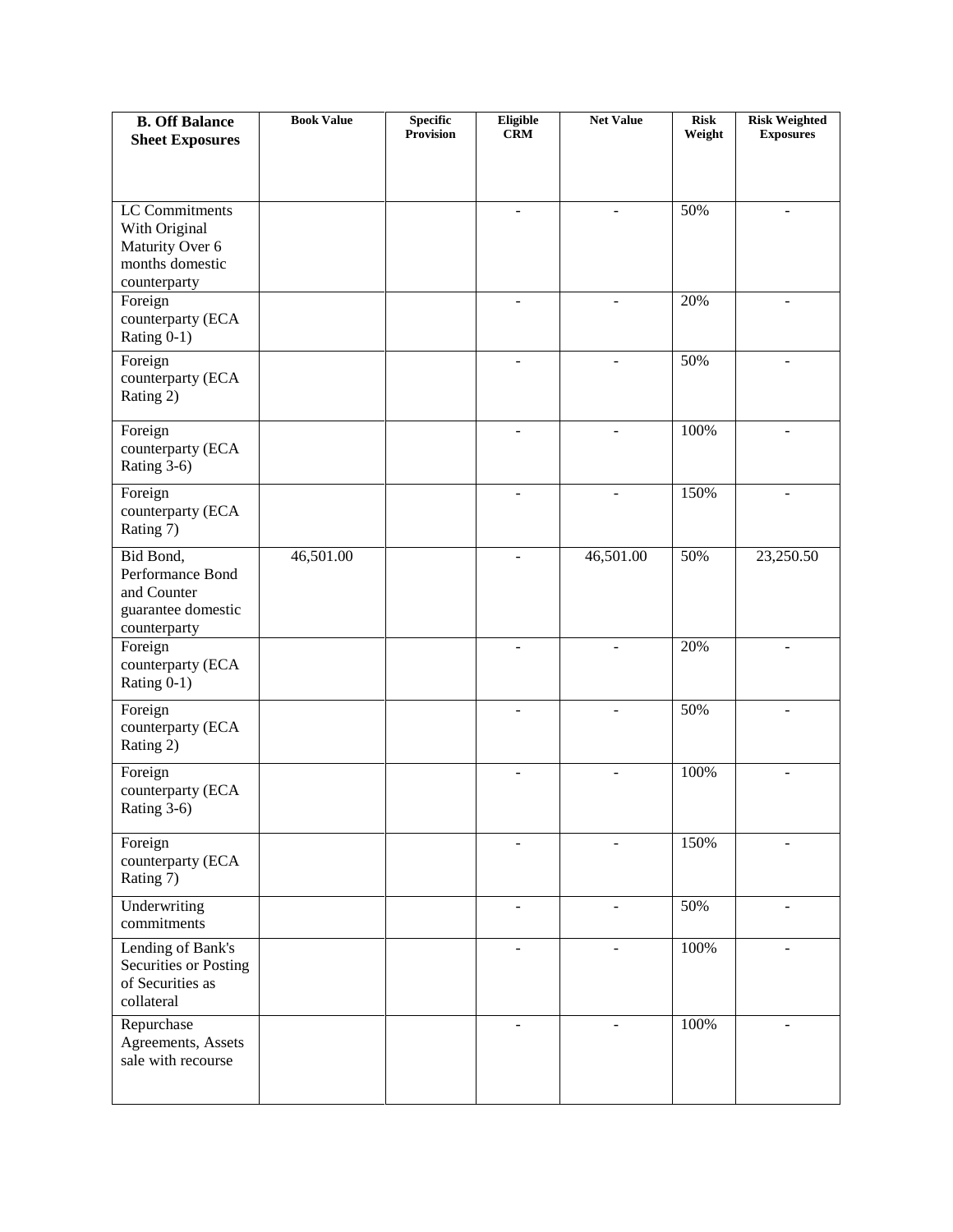| <b>B. Off Balance</b><br><b>Sheet Exposures</b>                                                                                                                     | <b>Book Value</b> | <b>Specific</b><br>Provision | Eligible<br><b>CRM</b> | <b>Net Value</b> | <b>Risk</b><br>Weight | <b>Risk Weighted</b><br><b>Exposures</b> |
|---------------------------------------------------------------------------------------------------------------------------------------------------------------------|-------------------|------------------------------|------------------------|------------------|-----------------------|------------------------------------------|
|                                                                                                                                                                     |                   |                              |                        |                  |                       |                                          |
| <b>Advance Payment</b><br>Guarantee                                                                                                                                 | 20,000.00         |                              |                        | 20,000.00        | 100%                  | 20,000.00                                |
| <b>Financial Guarantee</b>                                                                                                                                          |                   |                              | $\blacksquare$         |                  | 100%                  | $\blacksquare$                           |
| Acceptances and<br>Endorsements                                                                                                                                     |                   |                              |                        |                  | 100%                  |                                          |
| Unpaid portion of<br>Partly paid shares<br>and Securities                                                                                                           |                   |                              | $\blacksquare$         |                  | 100%                  | $\blacksquare$                           |
| Irrevocable Credit<br>commitments (short<br>term)                                                                                                                   | 944,418.85        |                              |                        | 944,418.85       | 20%                   | 188,883.77                               |
| Irrevocable Credit<br>commitments (long<br>term)                                                                                                                    |                   |                              |                        |                  | 50%                   |                                          |
| Claims on foreign<br>bank incorporated in<br><b>SAARC</b> region<br>operating with a<br>buffer of 1% above<br>their respective<br>regulatory capital<br>requirement |                   |                              |                        |                  | 20%                   | $\blacksquare$                           |
| Other Contingent<br>Liabilities                                                                                                                                     | 8,412.01          |                              |                        | 8,412.01         | 100%                  | 8,412.01                                 |
| <b>Unpaid Guarantee</b><br>Claims                                                                                                                                   |                   |                              |                        |                  | 200%                  |                                          |
| $\overline{\text{TOTAL }(B)}$                                                                                                                                       | 1,024,471.74      |                              |                        | 1,024,471.74     |                       | 241,574.26                               |
| <b>Total RWE</b> for<br>credit Risk Before<br>Adjustment (A)<br>$+(B)$                                                                                              | 12,921,143.39     | 276,655.39                   | 19,329.05              | 12,625,158.95    |                       | 8,481,248.23                             |
| <b>Adjustments under</b><br>Pillar II                                                                                                                               |                   |                              |                        |                  |                       |                                          |
| SRP 6.4a(3) - Add 10% of the loans & facilities in excess of Single Obligor Limits to RWE                                                                           |                   |                              |                        |                  |                       |                                          |
| SRP 6.4a(4) - Add 1% of the contract (sale) value in case of the sale of credit with recourse to<br><b>RWE</b>                                                      |                   |                              |                        |                  |                       |                                          |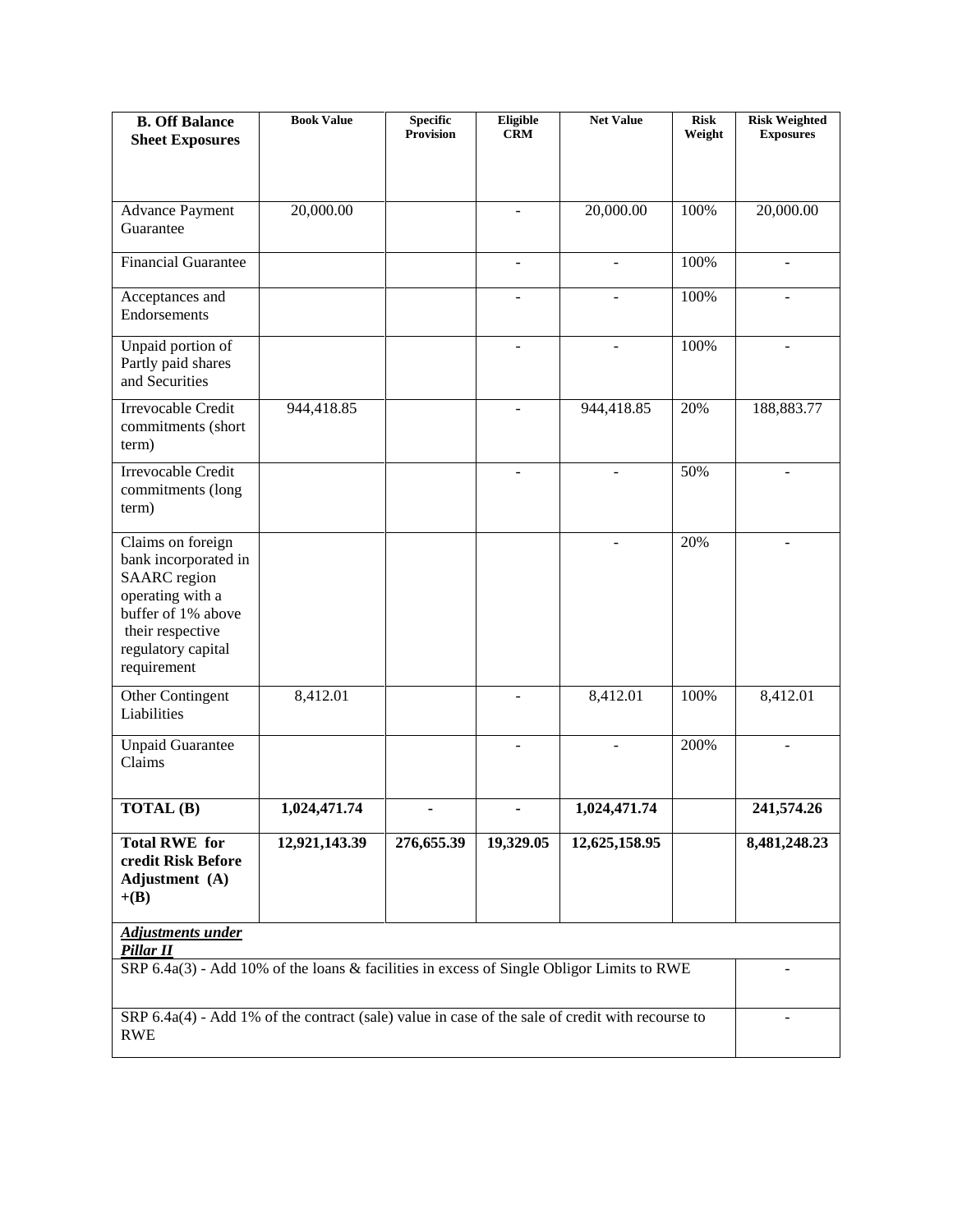| <b>B. Off Balance</b><br><b>Sheet Exposures</b>                                                           | <b>Book Value</b> | <b>Specific</b><br><b>Provision</b> | Eligible<br><b>CRM</b> | <b>Net Value</b> | <b>Risk</b><br>Weight | <b>Risk Weighted</b><br><b>Exposures</b> |
|-----------------------------------------------------------------------------------------------------------|-------------------|-------------------------------------|------------------------|------------------|-----------------------|------------------------------------------|
| <b>Total</b><br>for<br><b>RWE</b><br>Credit Risk after<br><b>Bank's</b><br>adjustments under<br>Pillar II | 12,921,143.39     | 276,655.39                          | 19,329.05              | 12,625,158.95    |                       | 8,481,248.23                             |

#### **iv. Amount of Non-Performing Assets (Gross and Net Amount)**

|                    |                     |                  | (NPR'000)         |
|--------------------|---------------------|------------------|-------------------|
| <b>Particulars</b> | <b>Gross Amount</b> | <b>Provision</b> | <b>Net Amount</b> |
| Substandard        | 134,976.58          | 33,744.15        | 101,232.44        |
| Doubtful           | 99,296.52           | 49,648.26        | 49,648.26         |
| Loss               | 166,348.58          | 166,348.58       |                   |
| <b>Total</b>       | 400,621.68          | 249,740.98       | 150,880.70        |

## **v. Non-Performing Assets (NPA) Ratios**

| <b>Particulars</b>          | <b>Percentage</b> |
|-----------------------------|-------------------|
| Gross NPA to Gross Advances |                   |
| Net NPA to Net Advances     | .94               |

## **vi. Movement of Non-Performing Assets**

|                    |                                         |                                         | (NPR'000)       |
|--------------------|-----------------------------------------|-----------------------------------------|-----------------|
| <b>Particulars</b> | <b>Closing Balance</b><br>(Ashwin 2077) | <b>Closing Balance</b><br>(Ashadh 2077) | <b>Movement</b> |
| Substandard        | 134,976.58                              | 123,917.07                              | 11,059.51       |
| Doubtful           | 99,296.52                               | 104,087.08                              | (4,790.56)      |
| Loss               | 166,348.58                              | 108,084.69                              | 58,263.89       |
| <b>Total</b>       | 400,621.68                              | 336,088.84                              | 64,532.84       |

## **vii. Write off loans and Interest Suspense**

During 1st quarter 2077/78, the bank has not write off any loans and advances.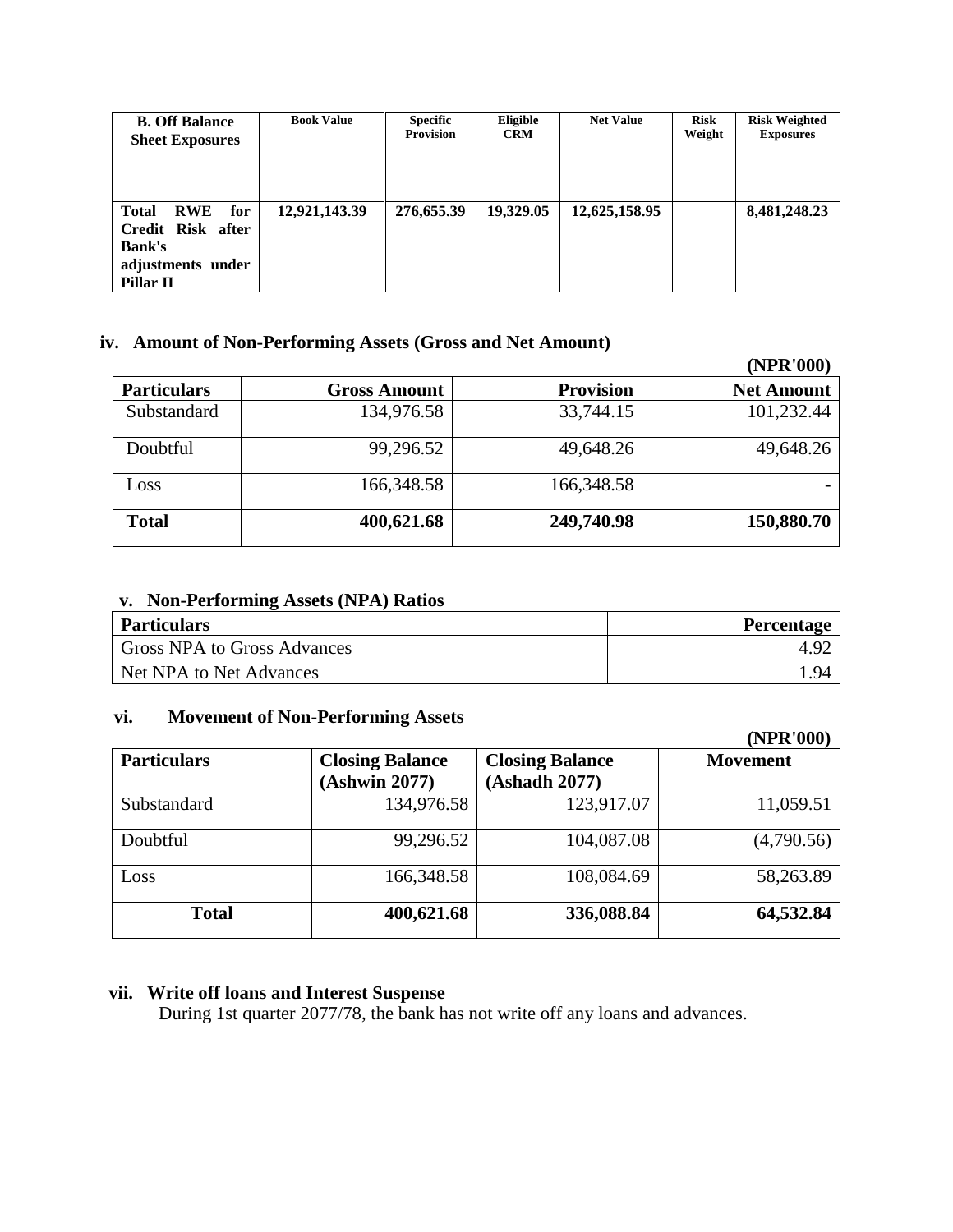### **viii. Movement in Loan Loss Provision**

|                    |                                         |                                         | (IVEIN VVV)     |
|--------------------|-----------------------------------------|-----------------------------------------|-----------------|
| <b>Particulars</b> | <b>Closing Balance</b><br>(Ashadh 2077) | <b>Closing Balance</b><br>(Ashwin 2077) | <b>Movement</b> |
| Pass               | 63,033.87                               | 68,769.04                               | 5,735.17        |
| Watchlist          | 92,132.44                               | 43,670.97                               | (48, 461.47)    |
| Substandard        | 30,979.27                               | 33,744.15                               | 2,764.88        |
| Doubtful           | 52,043.54                               | 49,648.26                               | (2,395.28)      |
| Loss               | 108,084.69                              | 166,348.58                              | 58,263.89       |
| <b>Total</b>       | 346,273.81                              | 362,181.00                              | 15,907.19       |

## **ix. Movement in Interest Suspense**

|                      |                                         |                                           | (NPR'000)       |
|----------------------|-----------------------------------------|-------------------------------------------|-----------------|
| <b>Particulars</b>   | <b>Closing Balance</b><br>(Ashadh 2077) | <b>Closing Balance (Ashwin</b> )<br>2077) | <b>Movement</b> |
| Interest<br>Suspense | 109,568.85                              | 131,039.98                                | 24,471.13       |

## **x. Details of Additional Loan Loss Provision**

|                    | (NPK'000)                |
|--------------------|--------------------------|
| <b>Particulars</b> | <b>Movement</b>          |
| Pass               | $\overline{\phantom{0}}$ |
| Watchlist          | $\overline{\phantom{0}}$ |
| Substandard        | $\overline{\phantom{0}}$ |
| Doubtful           | $\overline{\phantom{0}}$ |
| Loss               | -                        |
| <b>Total</b>       | $\overline{\phantom{0}}$ |

## **xi. Segregation of the Bank's Investment portfolio**

Investments are segregated as under:

|                                                  | (NPR'000)     |
|--------------------------------------------------|---------------|
| <b>Particulars</b>                               | <b>Amount</b> |
| Investment securities measured at amortized cost |               |
| Investment in equity measured at FVTOCI          | 544,914.54    |
| Investment in unquoted associates                |               |
| <b>Other Trading Assets</b>                      |               |
| <b>Total</b>                                     | 544,914.54    |

# **(NPR'000)**

**(NPR'000)**